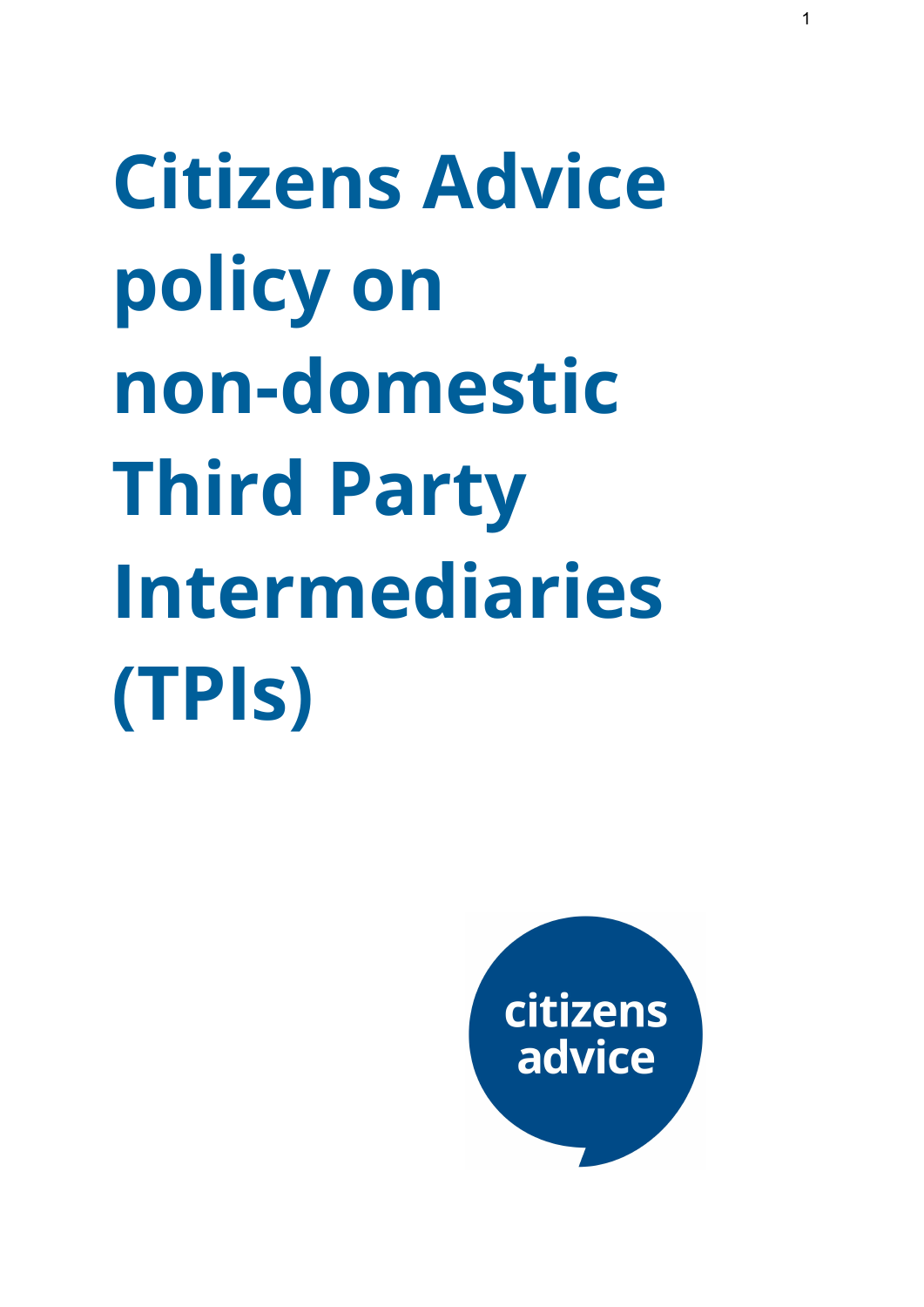## **Actions**

Citizens Advice will;

- Monitor the performance of third party intermediaries (TPIs) in the energy sector;
- Ensure suppliers are aware of our work. We want to stop consumer detriment by ensuring rogue brokers are identified;
- Develop and maintain better ongoing relationships with the various Code of Practice managers and other stakeholders, including TPIs who plan to run price comparison websites;
- Using our data, refer individual TPIs, where appropriate, to Ofgem. The regulator, like Trading Standards and the Competition and Markets Authority, is able to use their Business Protection from Misleading Marketing Regulations (BPMMRs) powers.

## Detriment from TPIs

Citizens Advice have identified eight areas of detriment caused by TPIs. The first four types of behaviour are responsible for the majority of cases received by our consumer service;

| <b>Behaviour</b>          | <b>Examples leading to detriment</b>                                                                                                                                |
|---------------------------|---------------------------------------------------------------------------------------------------------------------------------------------------------------------|
| <b>Aggressive sales</b>   | Repeated cold calling and bullying                                                                                                                                  |
| Lack of<br>transparency   | Not clearly presenting fees/charges or specifying how much<br>of the market searched to find price, consumers not being<br>offered the best deal                    |
| Mis-representati<br>on    | Failing to identify themselves as an intermediary eg 'I'm<br>calling from Meter Registrations', 'I'm calling from your<br>supplier' and unfair contracts            |
| Mis-selling               | Selling consumers unsuitable contracts, presenting<br>something as best deal based on their commission and<br>consumers with contracts that do not meet their needs |
| No clarity on<br>licensee | Bill aggregators act in a supplier-like capacity and consumers<br>may not receive information; harder to switch/complain                                            |